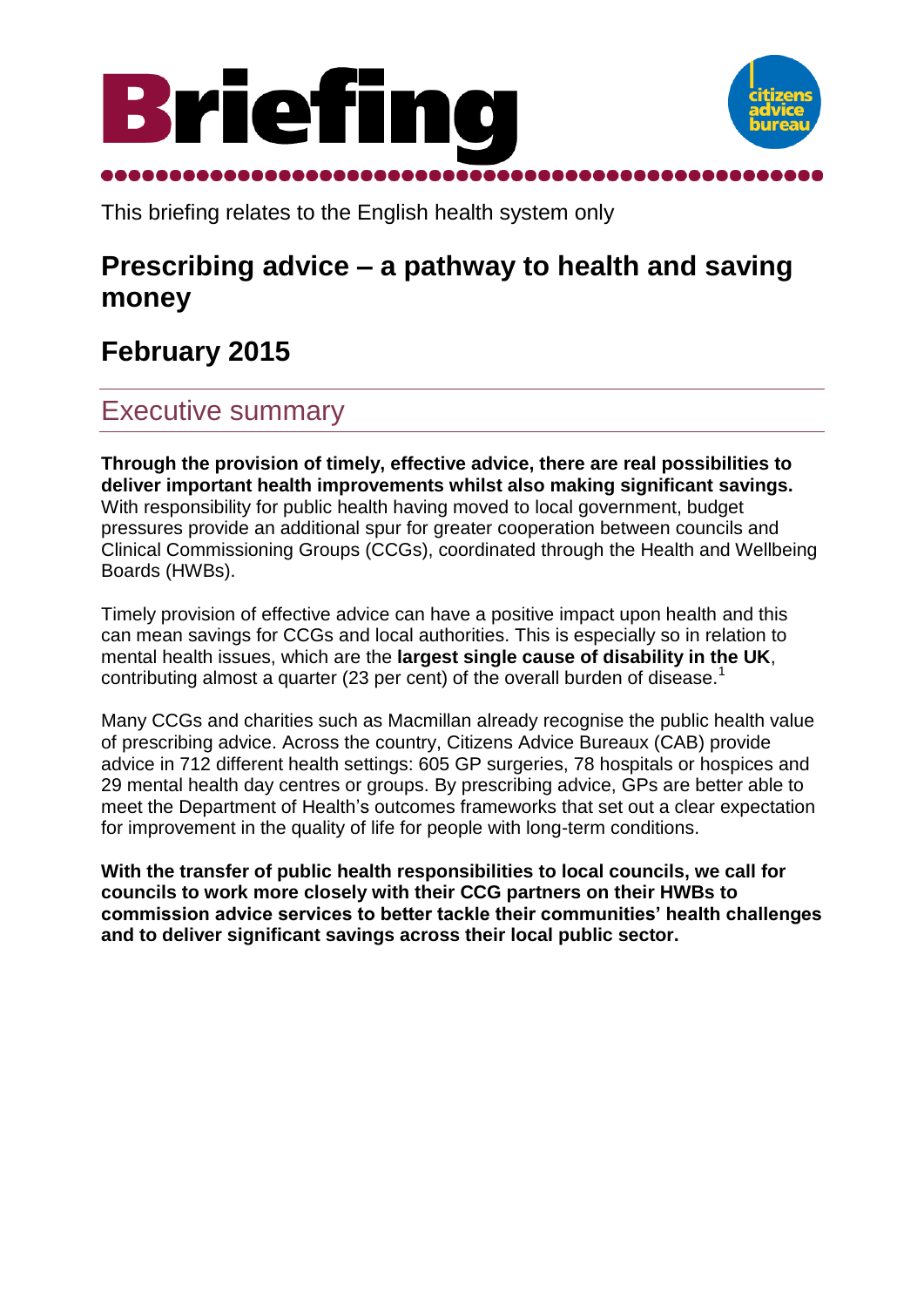### Commission advice, save on health

The cost of treating common mental health issues is by no means cheap. According to the King's Fund, the average cost to the NHS of service provision for adults suffering from depression and/or anxiety disorders, per person, per year, in 2012/13 was £880.<sup>2,3</sup> Compare this to the cost of advice per client - £123.<sup>4</sup> **This means that each time an advice intervention mitigates the need for a primary care mental health treatment, there's a saving of over £750.**

Naledi Segosebe, who came to us for help with her ESA claim, has a long term health condition, mobility problems and a diagnosis of depression and anxiety.

Naledi says,

"There's been a lot of improvement in my health thanks to the CAB.

"The moment I went to the CAB and got the advice, it helped to relieve the pressure because the people at CAB said you can ring any time you need to. It made me feel like somebody cared.

"When the money stopped I was getting counselling and was on medication for my mental health issues. I was worrying so much about the money. The people at the CAB helped me not to worry so much. One of the people there explained to me that my depression was not permanent and said it's only something you're going through right now, but that it would pass. I thought of that every time I experienced panic attacks. It really helped me to sort things out. They gave me a feeling of security and I don't think I could have coped without them.

"I was very relieved when my ESA was awarded and the quality of my life has changed. Also, now that ESA is sorted, so is Housing Benefit, which means I can now move to more suitable accommodation. A lot was held up by the ESA. The CAB were a godsend. I couldn't have coped without them."

But the provision of advice doesn't only make savings to the health budget. The Department for Communities and Local Government estimates that the cost of homelessness per person is £24,000 to £30,000 - a cost borne by local councils, CCGs, the Department for Work and Pensions and the criminal justice system.<sup>5</sup>

**CAB advice prevents homelessness.** According to the National Homelessness Advice Service (NHAS) CAB advice can help clients to avoid homelessness, solve a housing-related dispute or secure accommodation:<sup>6</sup>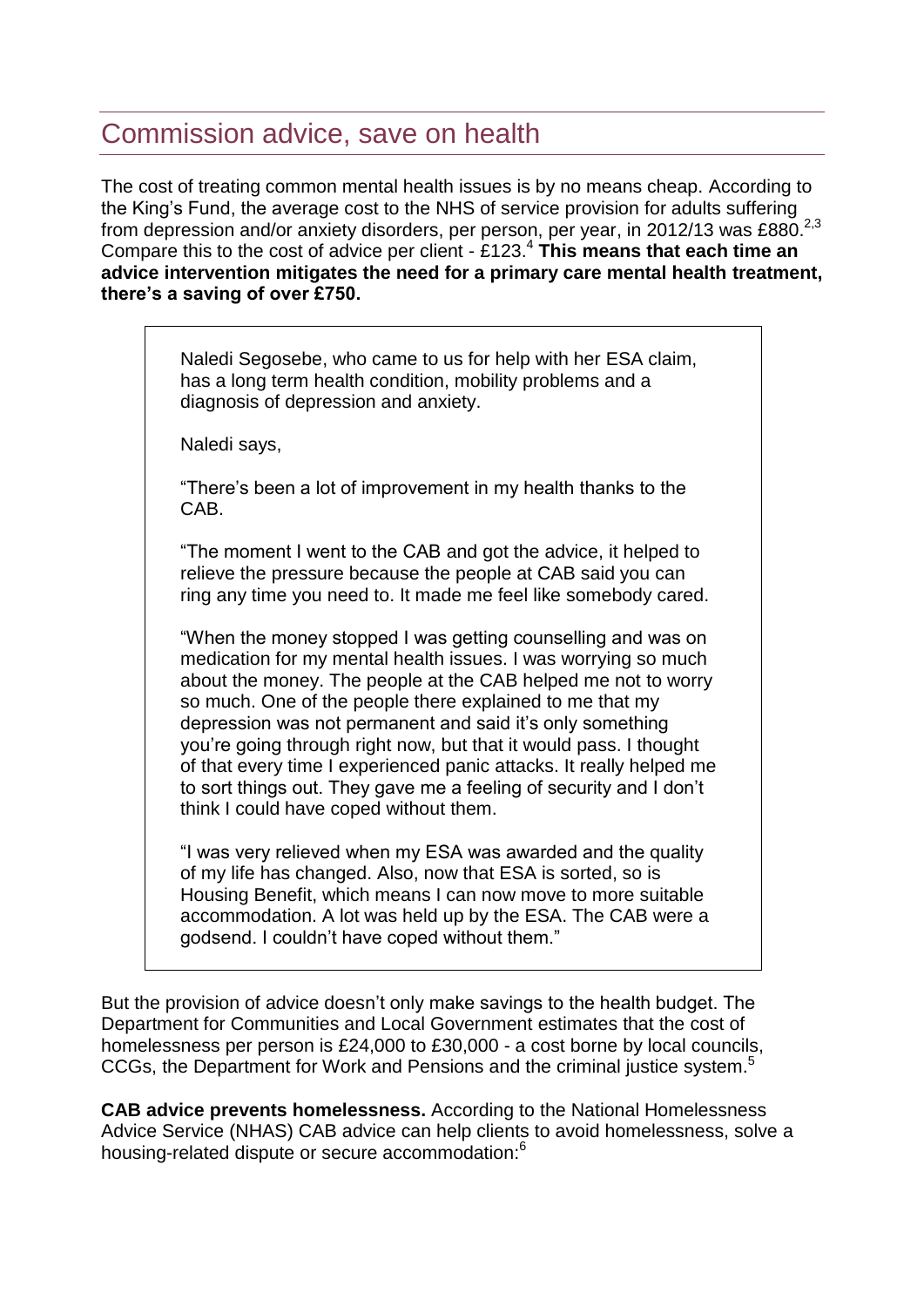- 1 in 3 housing enquiries achieved a positive outcome.
- 2 in 5 cases of threatened homelessness achieved a positive outcome.
- Almost all (93 per cent) felt that a CAB was 'important' or 'crucial' to resolving their housing issue.

And that positive impact of people's housing has a health benefit too:

 Over half (57 per cent) of people who had received housing advice from CAB felt that receiving advice had improved their health

To make the most of the health budget savings that the provision of advice can deliver across CCG and local authority budgets, advice on prescription must be routinely integrated into the health care system. Such integration does happen already – but the potential for further gain is huge.

### Social problems cause health problems

#### **There is clear evidence linking a range of problems such as legal and debt problems to poor or declining health**. For example:

- Legal Action Group research found that half of respondents who had experienced a legal problem suffered an adverse consequence, including physical health and stress-related illness.<sup>7</sup>
- Of these, over 80 per cent had visited their GP or other health service as a result.<sup>8</sup>

As UCL Professor of Epidemiology and Public Health, Sir Michael Marmot says:

"Advice and information services … help tackle the social inequalities in society that lead to the health inequalities we all experience."<sup>9</sup>

Mental health in particular is affected for those experiencing the problems the CAB commonly deals with. Citizens Advice research from 2014 found that two thirds of clients (66 per cent) say their problem made them stressed, depressed or anxious.<sup>10</sup>

**Mental health is a big issue in relation to debt.** Almost three million people in Britain - the equivalent of the population of Wales - are in problem debt.<sup>11</sup> Problem debt is where there are two or more consecutive payments outstanding with a bill or repayment. And according to Mind almost nine out of ten of those in problem debt felt that their debt had made their mental health problem(s) worse.<sup>12</sup> This is a big deal, given that the economic and social costs of mental health problems in England are estimated at around **£105 billion each year**. 13

#### Advice makes a difference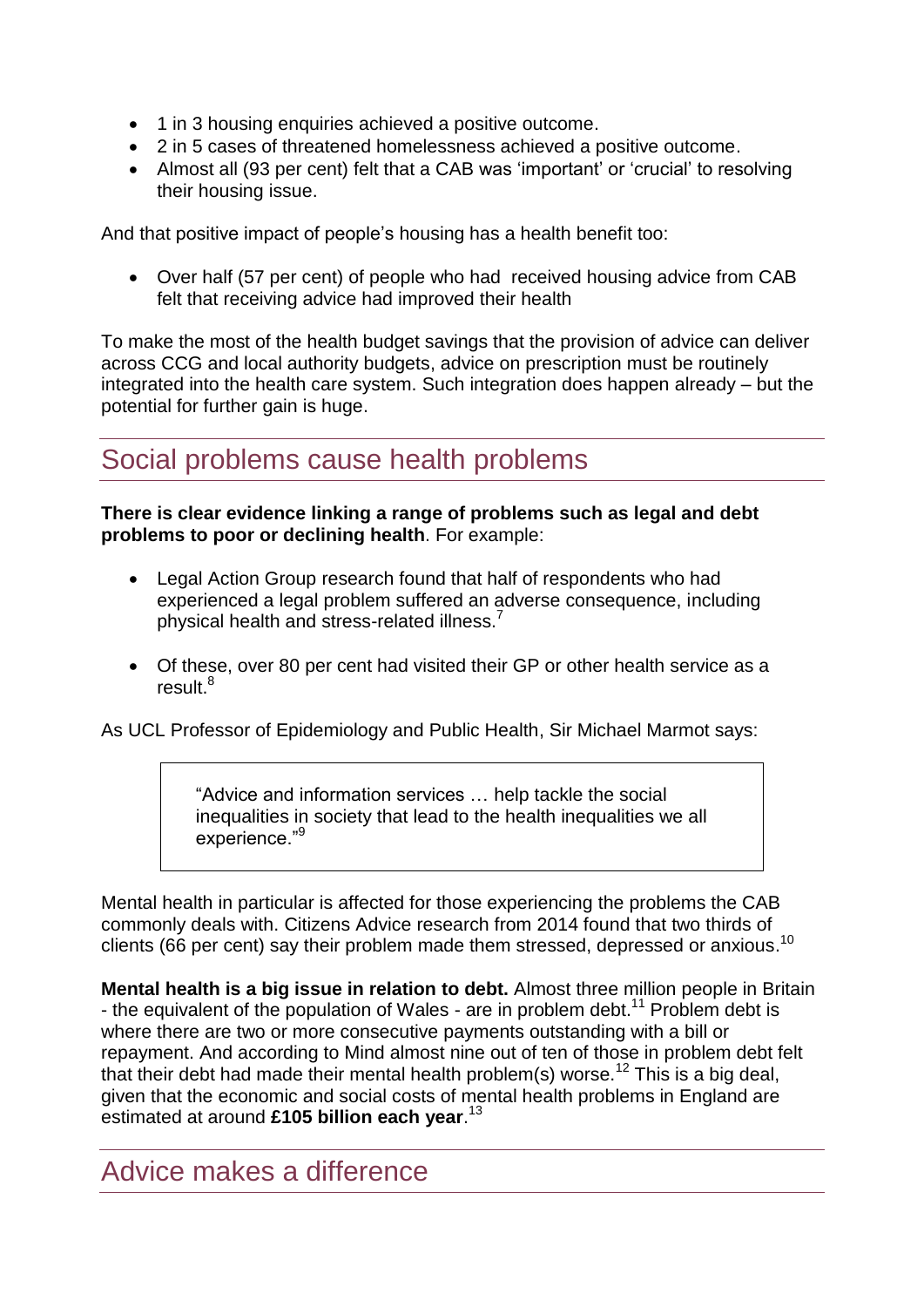The World Health Organisation says that poverty, discrimination and violence or abuse pose risks to mental wellbeing. Conversely, economic security and empowerment help to maintain good mental wellbeing.<sup>14</sup>

Effective, timely advice can have a significant impact on improving health and wellbeing. Citizens Advice research has found that:

• More than four out of five clients (81 per cent) say CAB advice made them less stressed, depressed or anxious.<sup>15</sup>

Using a wellbeing self-assessment tool, based on the NHS approved [WEMWBS,](http://www2.warwick.ac.uk/fac/med/research/platform/wemwbs/) clients' wellbeing was assessed before they received advice. At this point they scored below the UK wellbeing average. After receiving CAB advice clients reported a significant increase in mental wellbeing, bringing them almost in line with the UK average.<sup>16</sup>

GPs also recognise how the lack of access to advice has a significant negative impact on their patients' health:

- More than four out of five (88 per cent) said not having access to advice has a negative effect on health to some extent or a great extent.<sup>17</sup>
- More than two thirds (70 per cent) of GPs say they would use more social prescribing for common mental health problems if they had the option.<sup>18</sup>

Liverpool Advice on Prescription project

The service is managed in partnership with the CAB and 23 hubs are now in place across the city, reaching into every GP practice. The scheme has also enjoyed the full support of many partner agencies including the Mayor's office, Public Health Liverpool and a number of patient and service user groups.

Dr Nadim Fazlani, GP and Chair of Liverpool CCG, said: "We are absolutely thrilled by the impressive results that the Advice on Prescription service has delivered in just six months. The project is providing timely access to advice and support for some of the city's most vulnerable and socially excluded people. In turn, this intervention is having a positive impact on their health and wellbeing by reducing hardship, debt levels, social isolation and hospital admissions."<sup>19</sup>

NESTA defines social prescribing as a clear, coherent and collaborative process in which healthcare practitioners including GPs, practice nurses and community matrons work with patients and service users to select and make referrals to community-based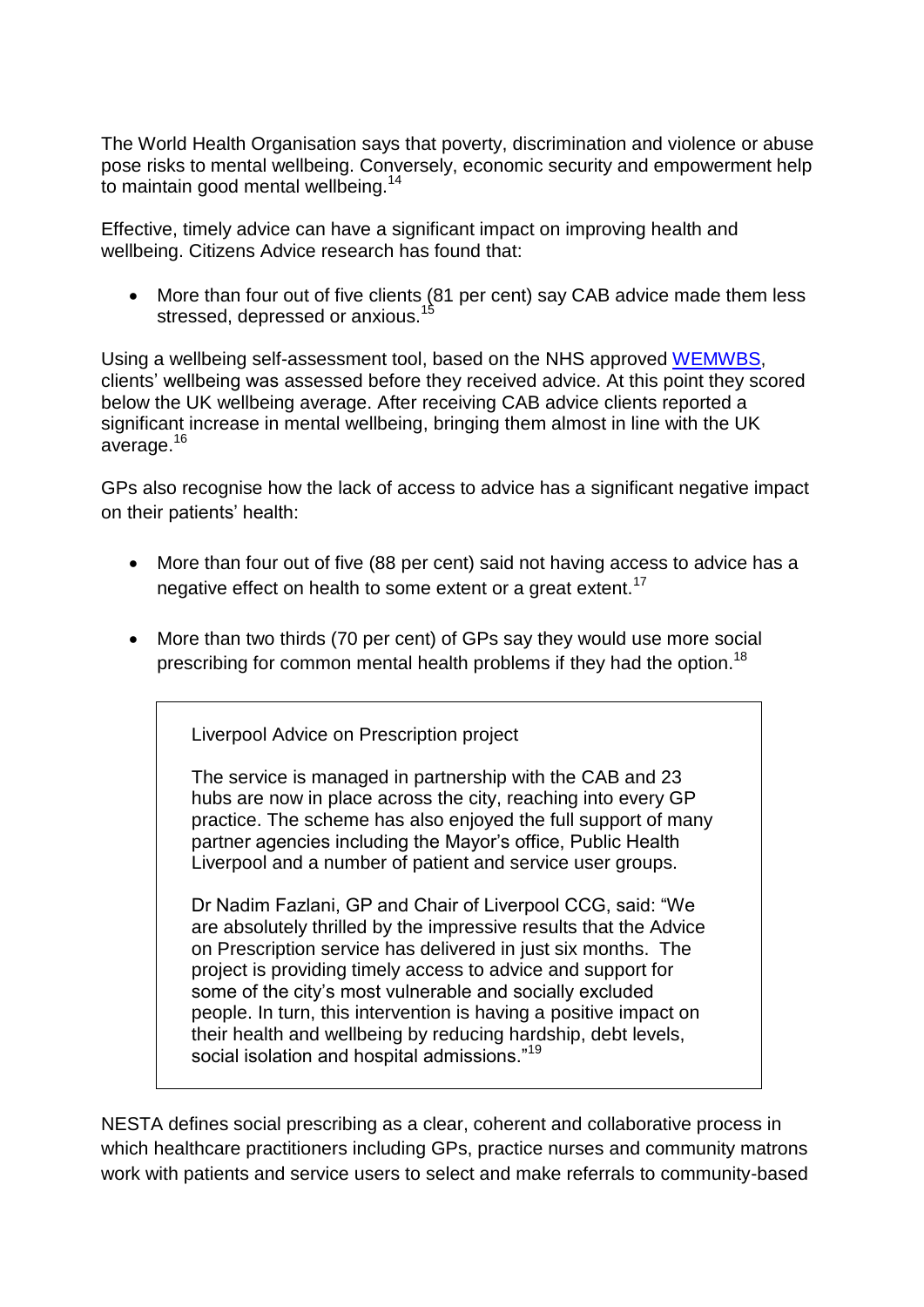services, including Citizens Advice Bureaux.<sup>20</sup> Social prescribing complements medical treatment with interventions which enable patients to become more confident and able to manage their condition. It also tackles the root causes of long-term conditions, such as debt.

## Synergy with health agenda

The Department of Health developed a number of frameworks to guide the work of CCGs and public health directors, including the NHS Outcomes Framework (NHSOF) and the Public Health Outcomes Framework (PHOF). Indicators in both frameworks set out the outcomes that CCGs and local council public health departments should aim to boost.

Health-related quality of life for people with long-term conditions is a key indicator within the NHSOF as part of 'enhancing quality of life for people with long-term conditions'.

More than a third (38 per cent) of CAB clients identify as having a long-term condition and/or disability as compared to a fifth (21 per cent) of the wider population for England and Wales.<sup>21</sup>

Within the PHOF outcome of 'improving the wider determinants of health' there are a number of key indicators which CAB advice helps to tackle:

- children in poverty
- sickness absence rate
- domestic abuse
- statutory homelessness
- fuel poverty
- social isolation

Timely and effective advice on the main areas clients seek our help on - benefits and tax credits, debt, housing and employment - has a positive impact on one or more of the listed indicators.

Our opportunities for volunteering are also a bulwark against social isolation, with CAB volunteering having a positive impact on an individual's sense of self and how they feel about their life, ultimately improving their wellbeing. An individual's wellbeing and resilience are closely linked<sup>22</sup> and volunteering positively impacts on both, and is so likely to improve an individual's quality of life both now and in the future. In particular, ensuring that retired people are mentally and physically active also has wider reaching benefits to society, including reducing the NHS provision needed to respond to an aging population.<sup>23</sup>

In the second PHOF domain of 'health improvement', self-reported wellbeing is a key indicator.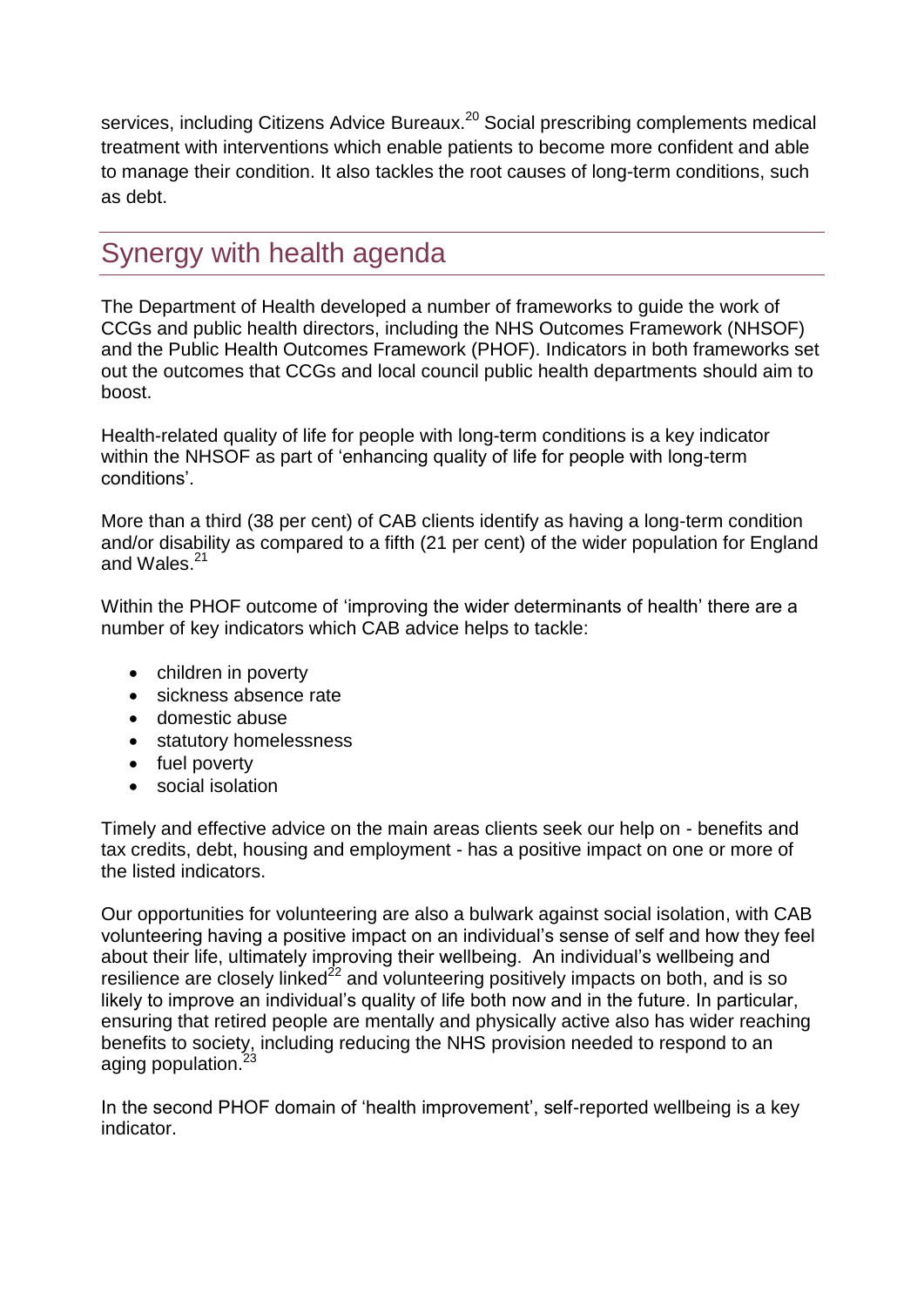The National Institute for Clinical Excellence (NICE) also has acknowledged the health value of advice. Their guidance is that advice should be provided to cancer survivors. And their soon to be published guidance, Excess Winter Deaths and Morbidity and the Health Risks Associated with Cold Homes, is expected to recommend that HWBs ensure that a referral and co-ordination service is commissioned that supports people who live in fuel poverty and are at risk of the associated health issues, to access advice.

#### **Advice saves money on health spending because social problems cause health problems.**

**Advice solves social problems and achieves both NHS and public health outcomes.**